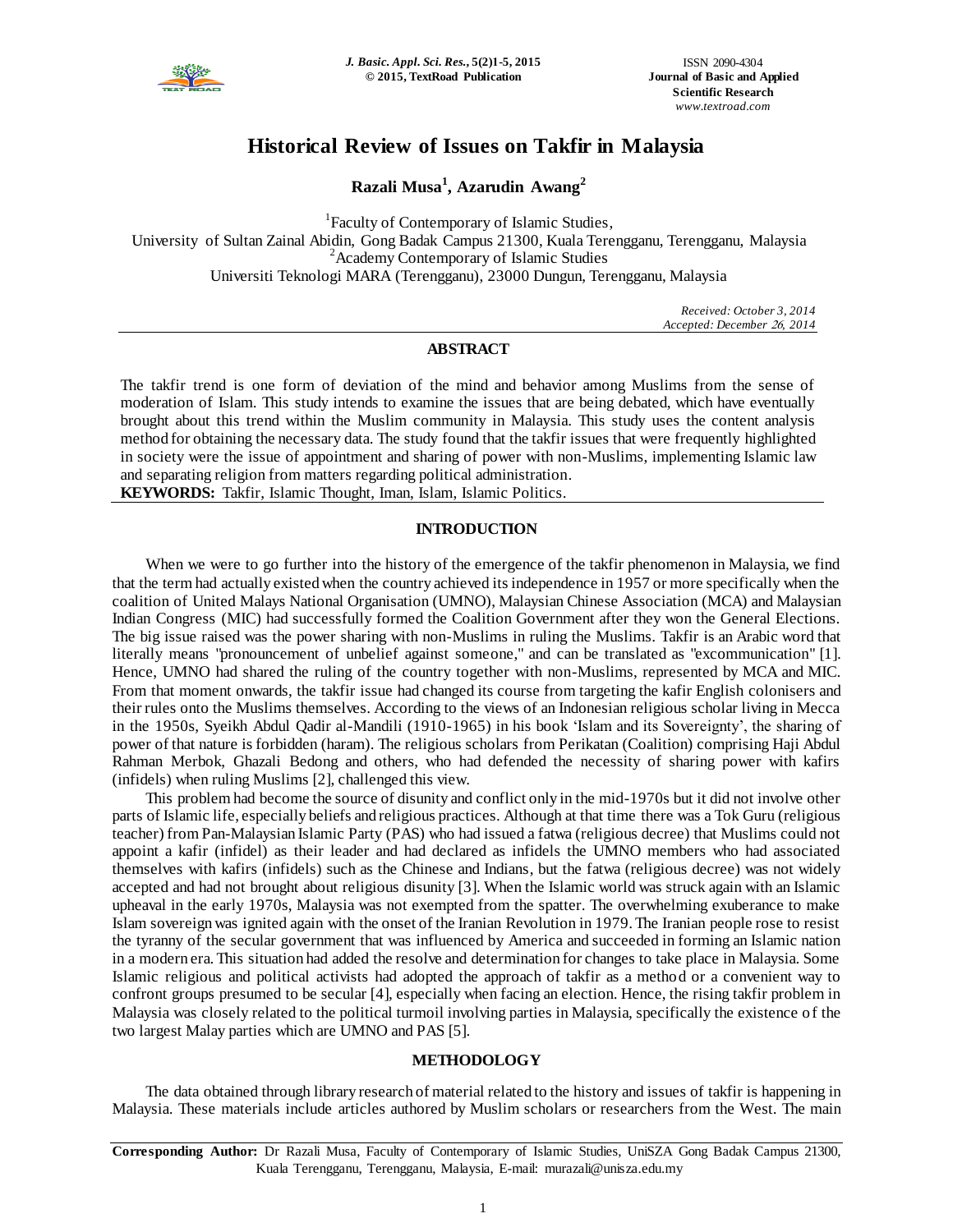reference that included was ancient and modern scholar's essay, thesis, seminar papers, newspapers and the latest journals regarding the title. The authenticity of the works of this "turath" (Muslim Writings) added strength in documentation, while modern resources will facilitate the search of fact.

## **DISCUSSION**

This section discusses the main issues that form the accusation of takfir in society, which are the appointment and sharing of power with non-Muslims, implementing Islamic law and separating religion and politics.

# **Appointing and Sharing of Power with Non-Muslims**

Malaysia today is a country with a society of various races that live harmoniously and peacefully. Basically, the Malays, Chinese and Indians are the three main races in Malaysia, followed by several minority races. From a historical point of view, the multiplicity of the major races that exist today actually began to form when the British brought in immigrants from China and India to work in the then Malay States. The influx of foreign labour was a British economic agenda intended for the tin mines and rubber estates in order to support the industrial revolution in Europe [6]. The coming of the British colonialist to this country had brought along the ingredients for sharing political power. This was the medicine for the racial syndrome that had been sowed and nurtured from the beginning. After the open-door policy was approved, the Malay States and later Malaysia became a fertile ground for racial politics [7]. This is the reality of history that the up-and-coming generations need to accept. History also tells us that since before independence, UMNO had implemented cooperative power sharing with the non-Muslim groups consisting of the Chinese, Indians, Buddhists, Hindus, Christians and others. It started with the cooperation between UMNO-MCA in facing the Malay States Independence Party (IMP) led by Dato' Onn Jaafar (1895-1962) during the Kuala Lumpur Municipality elections in February 1952. MCA was originally a non-Muslim Chinese Welfare organization that was given the power by UMNO to represent the people and eventually lead the government, which eventually caused problems for the Malay Muslims. The cooperative power sharing was expanded to UMNO-MCA and MIC, an organization of non-Muslim people of Indian origin in the Coalition Party to face the 1955 elections. Registered voters in the first elections comprised 84% Malay-Muslim voters, 11% Chinese voters and about 5% voters of Indian origin. Nevertheless, UMNO were kind enough to offer 15 candidacies to MCA out of the 52 seats contested by the Coalition Party. This meant that UMNO had allocated 28% of the seats to the Chinese when their voting population was only 11% at that time. At first, the UMNO members insisted that they be given 90% of the total seats contested. However, the UMNO President then, Tunku Abdul Rahman Putera al-Haj (1903-1990) had cajoled and successfully influenced the Malays to drop their demands. This shows that during the early history of power-sharing Islam was not given its accorded rights in the general elections compared to the number of voters it had. Moreover, only 2 areas out of the 52 electoral areas in 1955 had non-Malay voting majority [8].

The consequence of the power sharing championed by UMNO saw its success in the 1955 elections. The Coalition Party had garnered a big win by controlling 51 seats of the 52 seats contested. Meanwhile, PAS had only won one seat in Krian Utara, in the state of Perak. The power sharing had substantiated the condition laid by the British who wanted the power-to-rule to be shared by other races if they wanted an independent Malay State. The 1959 elections saw the sudden increase in the percentage of Chinese voters because of the new citizenship laws. The number of Chinese voters increased from 11.2% in 1955 to 35.6% in 1959. Nevertheless, the National Coalition Council had allocated 28 seats to MCA [9]. Power sharing had continued to be practiced in ruling this country, from independence until today. The Coalition Party (later known as the Barisan Nasional) obtained a strong support from the multi-racial populace and managed to hang on to power and got a majority say in the parliament. The Coalition Party (now known as the Barisan Nasional) headed the issue of power sharing with non-Muslims in ruling this country, which eventually became a debatable issue between UMNO and PAS. Since the Coalition constitutes three of the biggest component parties, as in UMNO (Malays), MCA (Chinese) and MIC (Indians), the administrative matters were shared among the three parties, which involved Muslims and non-Muslims. The issue of "UMNO becoming infidel because it allied with non-Muslims" began during the general elections in 1964 and was later actively pursued in 1969. However, the issue did not arise after PAS joined the Barisan Nasional government in 1974 [10]. The core issue that was debated was the need to appoint a non-Muslim leader for the Muslims. The religious scholars in PAS said that there was no need to appoint a non-Muslim leader. On the contrary, the religious leaders in UMNO had the opposite view. Both parties had delivered their arguments and religious references (nas) to defend the own stand.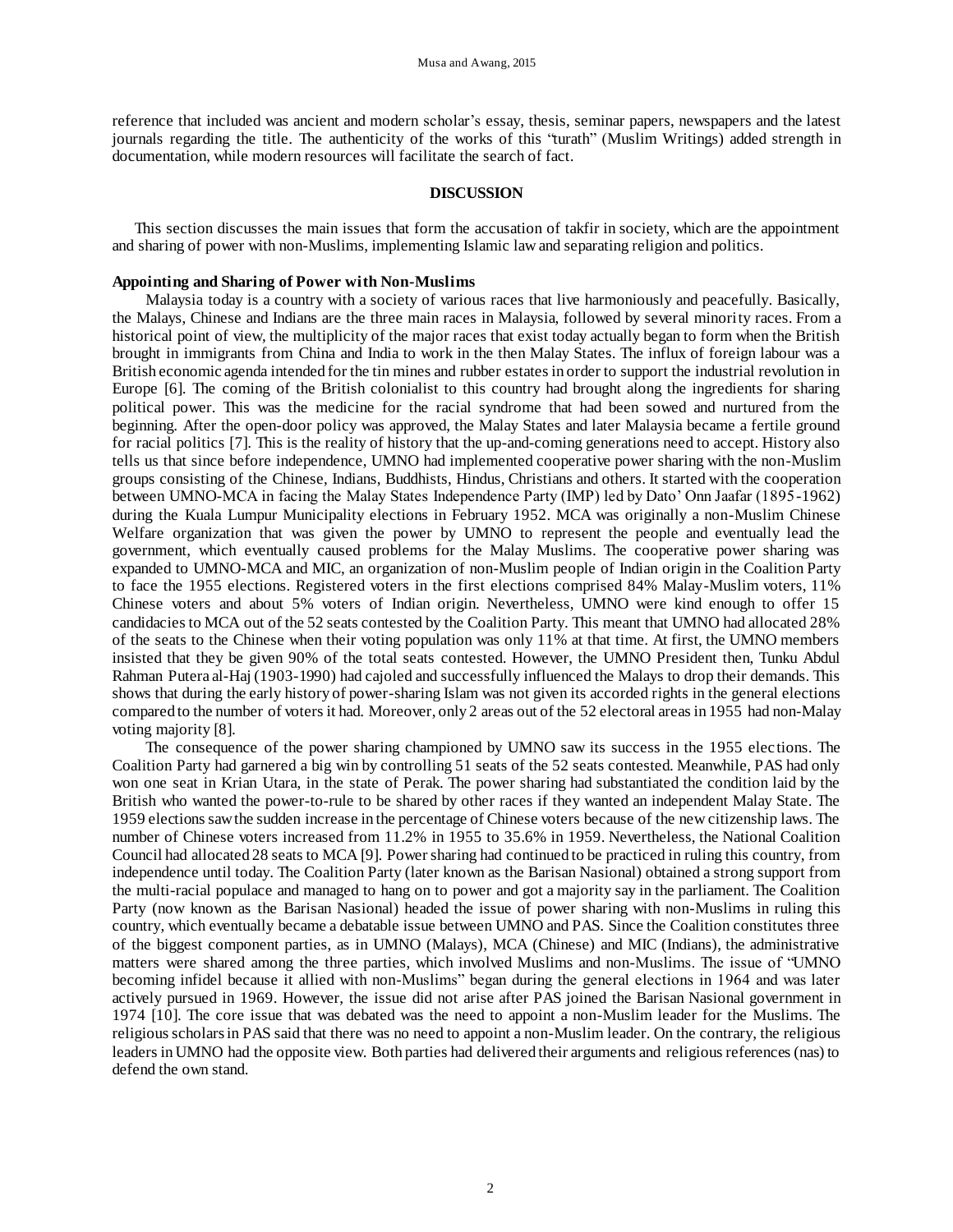#### **Implementation of Islamic Law**

Although Islam is the official religion of Malaysia, as written in Article 3(1) of the Federal Constitution, which says,"Islam is the religion of the Federation"; hence, not all of the Islamic law is fully implemented. Only certain parts of the Syariah law especially that relating to family law, is practiced in the administration of the country [11]. This has become an issue because UMNO, which leads the government of this country, has been accused of being infidel (kafir) because they have not implemented the law of Allah the Almighty. Hence, people of UMNO are labelled infidels (kafir), thus allegedly, livestock slaughtered by UMNO members cannot be consumed while prayers led by members of UMNO are invalid [12]. Similar issues have emerged in "Haji Hadi's Message" which alleged that UMNO is maintaining the British colonist's constitution that reflects the law of infidels (kafir) and the ignoramus (jahiliyyah). The message reads as follows:

"My fellow brothers, believe me when I say that when we oppose UMNO it is not because its name is UMNO. We oppose Barisan Nasional not because its name is Barisan Nasional. We oppose them because they have retained the coloniser's constitution, retained the infidel's rules, and retained the rules of the ignoramus. That is why we are battling to oppose them. Believe me brothers, our battle is a jihad, our words are jihad, our donations are jihad and because we are battling this faction and die due to this fight, our death is syahid; our death is death in the name of Islam. We do not have to become a Jew, we do not have to become a Christian, we do not have to become a Hindu, we do not have to become a Buddhist but we would become an infidel (kafir) by saying politics is a quarter and religion is another quarter" [13].

When elaborating on his message, in [13] stated that the field of Islamic law in Malaysia in limited from the judiciary and retribution aspects. The retribution is not more than the figure 356, which is three years imprisonment, a five thousand ringgit fine and six strokes of the cane. The restricted powers are clearly noticeable in the part-time model case, Kartika Sari Dewi Shukarnor, 32 years, who was fined RM5000 and given six strokes of the cane by the Syariah High Court in Kuantan on 20 July 2009 after she pleaded guilty to consuming alcohol in a hotel in Cherating [14]. Although the punishment of caning does not reflect the Hudud punishment of 40 strokes according to the Syafie sect and 80 strokes according to the majority of religious scholars [15], hence, there are still quarters who do not agree with the punishment. According to the statement by the Malaysian Bar Council, it had mocked and dismissed the punishment of caning because it is unsuitable with the present Malaysian society that is full of sympathy for the guilty party. Furthermore, it had urged the government to abolish the punishment of caning for all forms of criminal offences [16]. The same feelings were voiced by [17], Executive Director of Sisters in Islam who characterized Syariah law in Malaysia as draconian and cruel. The understanding that accuses those who do not implement the laws of Allah the Almighty as infidels is based on the verse of the Al-Qur'an that mentions the compulsory nature of the adherence to the Al-Qur'an (Surah al-Maidah 5: 49), as exhorted by Allah the Almighty which means:

"And judge, [O Muhammad], between them by what Allah has revealed and do not follow their inclinations and beware of them, lest they tempt you away from some of what Allah has revealed to you. And if they turn awaythen know that Allah only intends to afflict them with some of their [own] sins. And indeed, many among the people are defiantly disobedient".

There are also three verses in Surah al-Maidah 5: 44, whereby Allah the Almighty had exhorted, meaning "And whoever does not judge by what Allah has revealed-then it is those who are the disbelievers". In reference to the President of PAS by [18] had explained the close relationship between implementing man's law and polytheism towards Allah the Almighty. He said that 'Man's courage to reject the laws of Allah the Almighty and create his own laws based on ignorance about the reality of humans and the entire natural environment is the biggest form of tyranny related to polytheism"

#### **Separation of Religion from Politics**

The separation of religion from politics is a foreign concept that has infiltrated the Islamic society. It originates from a secular ideology that is intent on separating worldly affairs from religion. In [19] had defined the meaning of separation as "What 'separating religion from politics' means is that the government is not bound by religious laws and methods". When examining the verses of the Al-Qur'an, it clearly shows that the Al-Qur'an (Surah al-Maidah 5: 50) forbids the separation and assumes that the action pertains to disbelief (kufur), false accusations (fitnah) and ignorance (jahiliyyah). Allah the Almighty had exhorted, meaning: "Then, is it the judgment of [the time of] ignorance they desire? But who is better than Allah in judgment for a people who are certain [in faith]". The main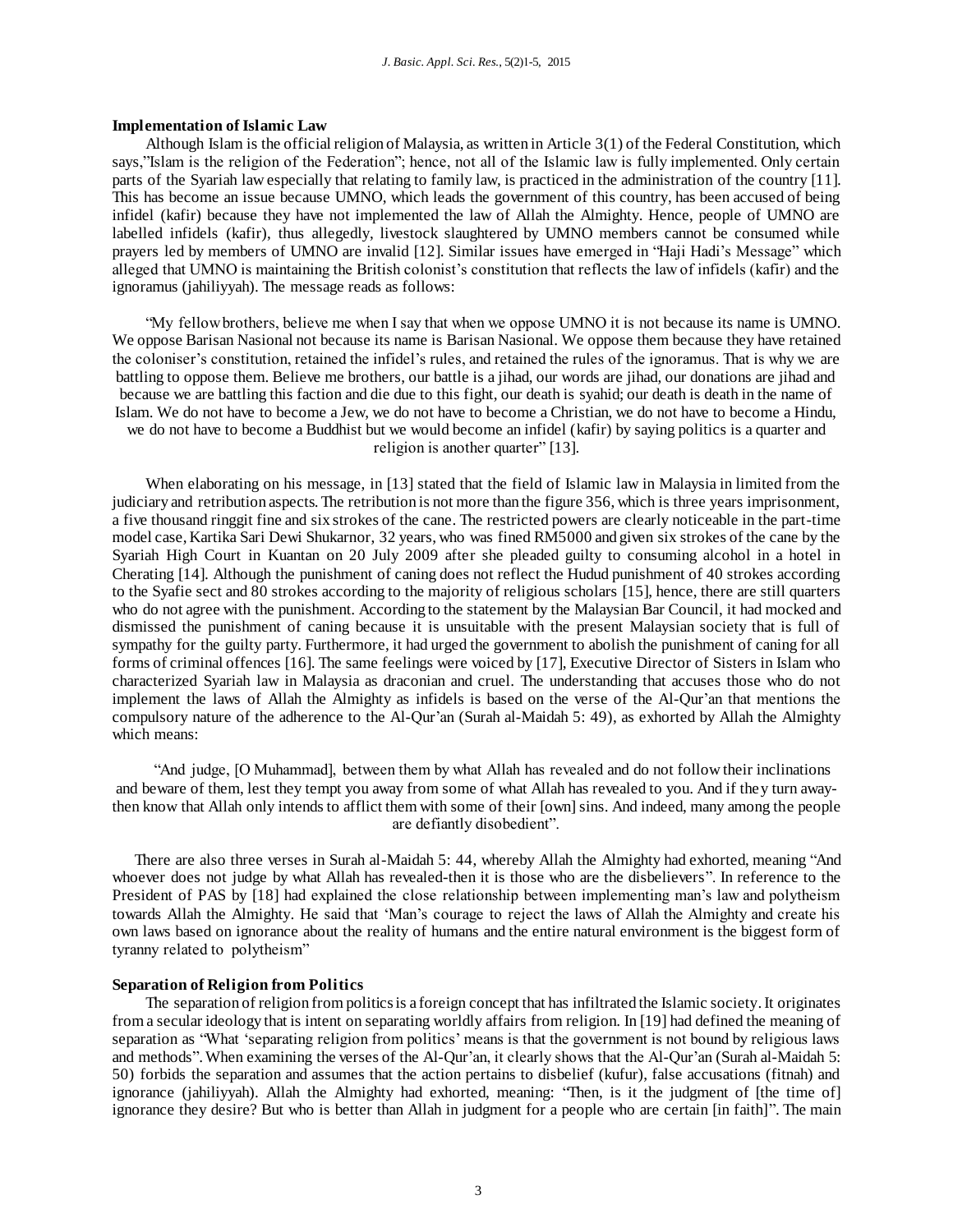function of the Al-Qur'an is to have its laws implemented and not for it to sit on the shelf. Just as the Al-Qur'an structures and guides matters involving individuals and family, this similar function applies to countries and the international community. Islamic jurisprudence assumes that the country is part of religion [20].

From a historical perspective, the separation of religion from politics in the Malay States began with the coming of the British. They introduced the secular administrative system, in which religion and politics could never meet eye-to-eye. The British officer who introduced this system was Sir Stamford Raffles (1781-1826 M) because it was he who advocated the separation of learning the Malay language from the basics of learning the Al-Qur'an although according to Malay tradition a child should be able to recite the Al-Qur'an before he learns the Malay language. This initiative was further substantiated when he sent a report to his headquarters in India in 1823 stating that the 12 magistrates appointed by him would apply English law when delivering their verdicts. Raffles was the pioneer of the secular system that separated religion from education and later made the English law sovereign. Hence, the separation gained meaning when the Pangkor Agreement was signed in 1874, which stated that all administrative matters lay with the British Resident, except matters pertaining to religion (which had a narrow connotation by now) and Malay customs. This agreement was expanded with the formation of the Malay Federated States in 1895, which gave wide powers to the Resident General to administer except on matters pertaining to religion and Malay customs, which was given to the Malay Sultans [21]. After the country had gained independence and had its very own constitution, we find that Article 4 of the Federal Constitution, the highest law in Malaysia, is the constitution itself. This fact is substantiated by Article 3(4), which states that there are no provisions in the term "official religion" that could reduce the power of any other provision in the constitution. This means that the provision"official religion" cannot supersede other provisions, even though it contradicts the"official religion". It was on this basis that accusations of kufur were thrown at those who separated religion from politics, especially UMNO which is spearheading the rule of this country today.

# **CONCLUSION**

After scrutinizing the history regarding the emergence of issues pertaining to takfir in Malaysia, it can be concluded that these issues are closely related to disputes about party politics in Malaysia, such as the issue of appointing non-Muslims as leaders of Muslims and sharing power in ruling this country between them. According to them, the al-Quran has clearly forbidden the appointment of non-Muslims. To the issue of not fully implementing Islamic law among Malaysia's multi-racial society, it leads to blasphemy as stated in the Al-Qur'an. The last issue is the separation of religion from politics. This separation is due to the secular ideology that has been borrowed from the West. Holding on to this ideology by Muslims could also lead to blasphemy.

## **ACKNOWLEDGMENT**

The authors also would like to thank Mr Zairi Ismael Rizman for his guidance and assistance in getting this paper published.

## **REFERENCES**

- 1. T. Iskandar, 2010. Kamus Dewan. Dewan Bahasa Pustaka.
- 2. T. Saman, 1993. Tokoh Ulama Nusantara. Berita Publishing Sdn Bhd.
- 3. Mohamed S. Lamry, 1994. Konflik politik UMNO dan PAS: Kajian kes di daerah Besut, Terengganu. Penerbitan Institut Alam dan Tamadun Melayu, Universiti Kebangsaan Malaysia.
- 4. Latif, A.Z.A., 2003. The Implication of Infidels and Apostates Issue in the Development of Political and Social Malay Community. Journal of Usuluddin, 17: 15-32.
- 5. Mohd N. Ahmad, 2003. Penyelewengan tafsiran mengenai ajaran Islam. Yayasan Dakwah Islamiah Malaysia Publisher.
- 6. Mukhtaruddin, M.J., 2003. Kolonialisme di Tanah Melayu: Pembentukan masyarakat majmuk. In: Kenegaraan Malaysia (eds P. Zulhilmi and A.G. Rohani) pp. 50-59. PTS Publications and Distributors.
- 7. Subky A. Latif, 2003. Fadzil Noor: Dia guru. Al-Azim Publisher.